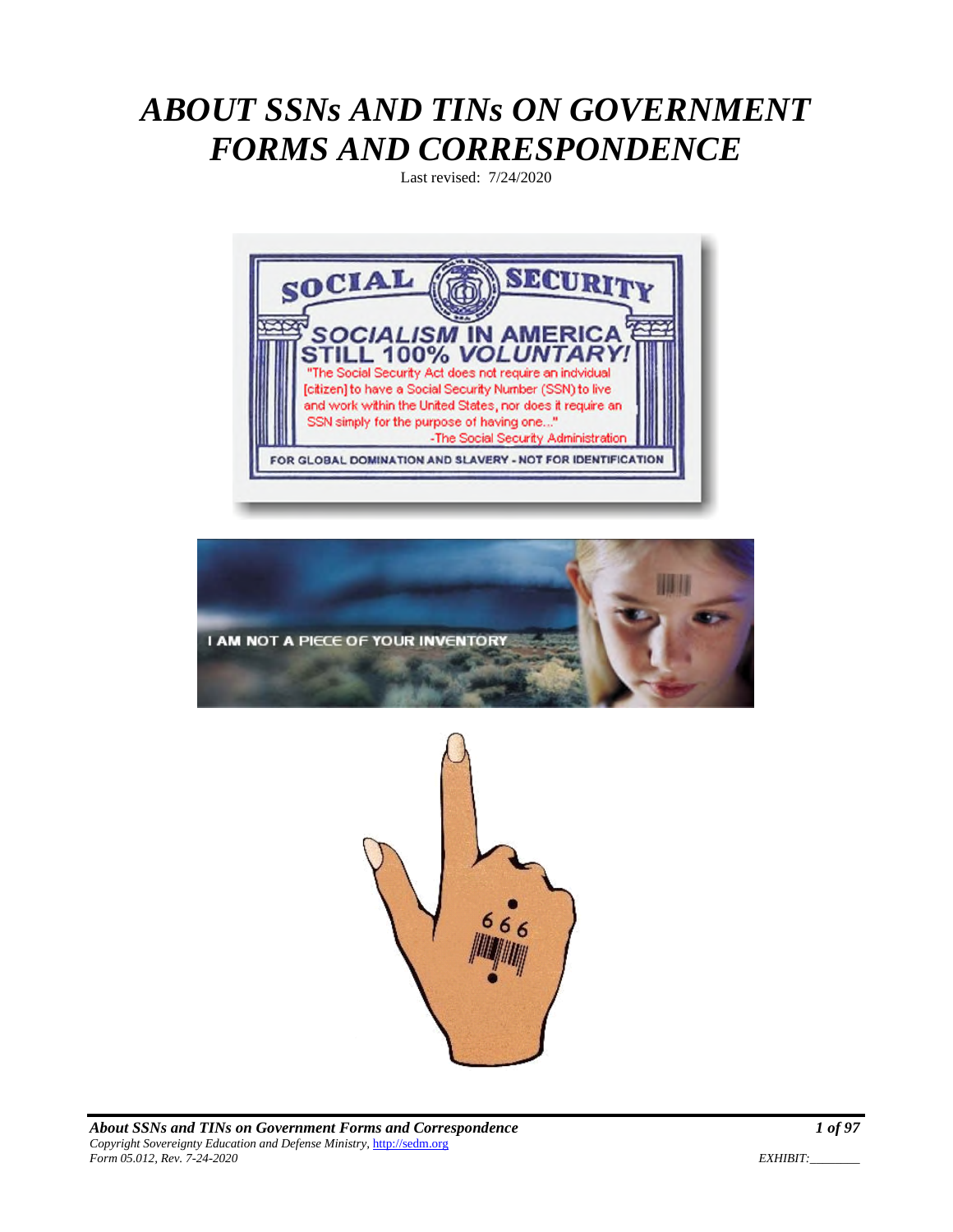#### **DEDICATION**

*"He [the Beast, meaning civil government, Rev. 19:19] causes all, both small and great, rich and poor, free and slave, to receive a mark on their right hand or on their foreheads, and that no one may buy or sell except one who has the mark or the name of the beast, or the number of his name." [Rev. 13:16-17, Bible, NKJV]* 

*\_\_\_\_\_\_\_\_\_\_\_\_\_\_\_\_\_\_\_\_\_\_\_\_\_\_\_\_\_\_\_\_\_\_\_\_\_\_\_\_\_\_\_\_\_\_\_\_\_\_\_\_\_\_\_\_\_\_\_\_\_\_\_\_\_\_\_\_\_\_\_\_\_\_\_\_\_\_\_\_\_\_\_\_\_\_\_\_\_\_\_\_\_\_\_\_* 

*"First Bowl: Loathsome Sores* 

*"So the first went and poured out his bowl upon the earth, and a foul and loathsome sore came upon the men who had the mark of the beast and those who worshiped his image." [Rev. 16:2, Bible, NKJV]* 

*\_\_\_\_\_\_\_\_\_\_\_\_\_\_\_\_\_\_\_\_\_\_\_\_\_\_\_\_\_\_\_\_\_\_\_\_\_\_\_\_\_\_\_\_\_\_\_\_\_\_\_\_\_\_\_\_\_\_\_\_\_\_\_\_\_\_\_\_\_\_\_\_\_\_\_\_\_\_\_\_\_\_\_\_\_\_\_\_\_\_\_\_\_\_\_\_* 

*"And the smoke of their torment ascends forever and ever; and they have no rest day or night, who worship the beast and his image, and whoever receives the mark of his name." [Rev. 14:11, Bible, NKJV]* 

*"And I saw the beast, the kings of the earth, and their armies, gathered together to make war against Him who sat on the horse and against His army. Then the beast was captured, and with him the false prophet who worked signs in his presence, by which he deceived those who received the mark of the beast and those who worshiped his image. These two were cast alive into the lake of fire burning with brimstone." [Rev. 19:19-20, Bible, NKJV]* 

*\_\_\_\_\_\_\_\_\_\_\_\_\_\_\_\_\_\_\_\_\_\_\_\_\_\_\_\_\_\_\_\_\_\_\_\_\_\_\_\_\_\_\_\_\_\_\_\_\_\_\_\_\_\_\_\_\_\_\_\_\_\_\_\_\_\_\_\_\_\_\_\_\_\_\_\_\_\_\_\_\_\_\_\_\_\_\_\_\_\_\_\_\_\_\_\_* 

*"The Saints [Christians] Reign with Christ 1,000 Years* 

*And I saw thrones, and they sat on them, and judgment was committed to them. Then I saw the souls of those who had been beheaded for their witness to Jesus and for the word of God, who had not worshiped the beast or his image, and had not received his mark on their foreheads or on their hands. And they lived and reigned with Christ for a thousand years." [Rev. 20:4, Bible, NKJV]* 

\_\_\_\_\_\_\_\_\_\_\_\_\_\_\_\_\_\_\_\_\_\_\_\_\_\_\_\_\_\_\_\_\_\_\_\_\_\_\_\_\_\_\_\_\_\_\_\_\_\_\_\_\_\_\_\_\_\_\_\_\_\_\_\_\_\_\_\_\_\_\_\_\_\_\_\_\_\_\_\_\_\_\_\_\_\_\_\_\_\_\_\_\_\_\_

*Resources on what the Mark of the Beast is and the spiritual effects of taking the Mark:* 

- 1. *Property and Privacy Protection Topic*, Section 7: Numerical Identification and Automated Tracking (OFFSITE LINK) – Family Guardian Fellowship http://famguardian.org/Subjects/PropertyPrivacy/PropertyPrivacy.htm#NUMERICAL\_IDENTIFICATION\_AND\_AU TOMATED\_TRACKING:
- 2. *Social Security: Mark of the Beast*, Form #11.407 http://famguardian.org/Publications/SocialSecurity/TOC.htm
- 3. *Socialism: The New American Civil Religion*, Form #05.016 http://sedm.org/Forms/FormIndex.htm
- 4. *666 and the Mark of the Beast*-Amazing Facts http://www.amazingfacts.org/media-library/media/e/364/t/666-and-the-mark-of-the-beast
- 5. *Satan's Mark and God's Seal*-Amazing Facts http://www.amazingfacts.org/media-library/media/e/14118/t/satans-mark---gods-seal
- 6. *The Mark of the Beast*-Amazing Facts http://www.amazingfacts.org/media-library/media/e/419/t/the-mark-of-the-beast
- 7. *The Mark of the Beast*-Amazing Facts http://www.amazingfacts.org/media-library/study-guide/e/4997/t/the-mark-of-the-beast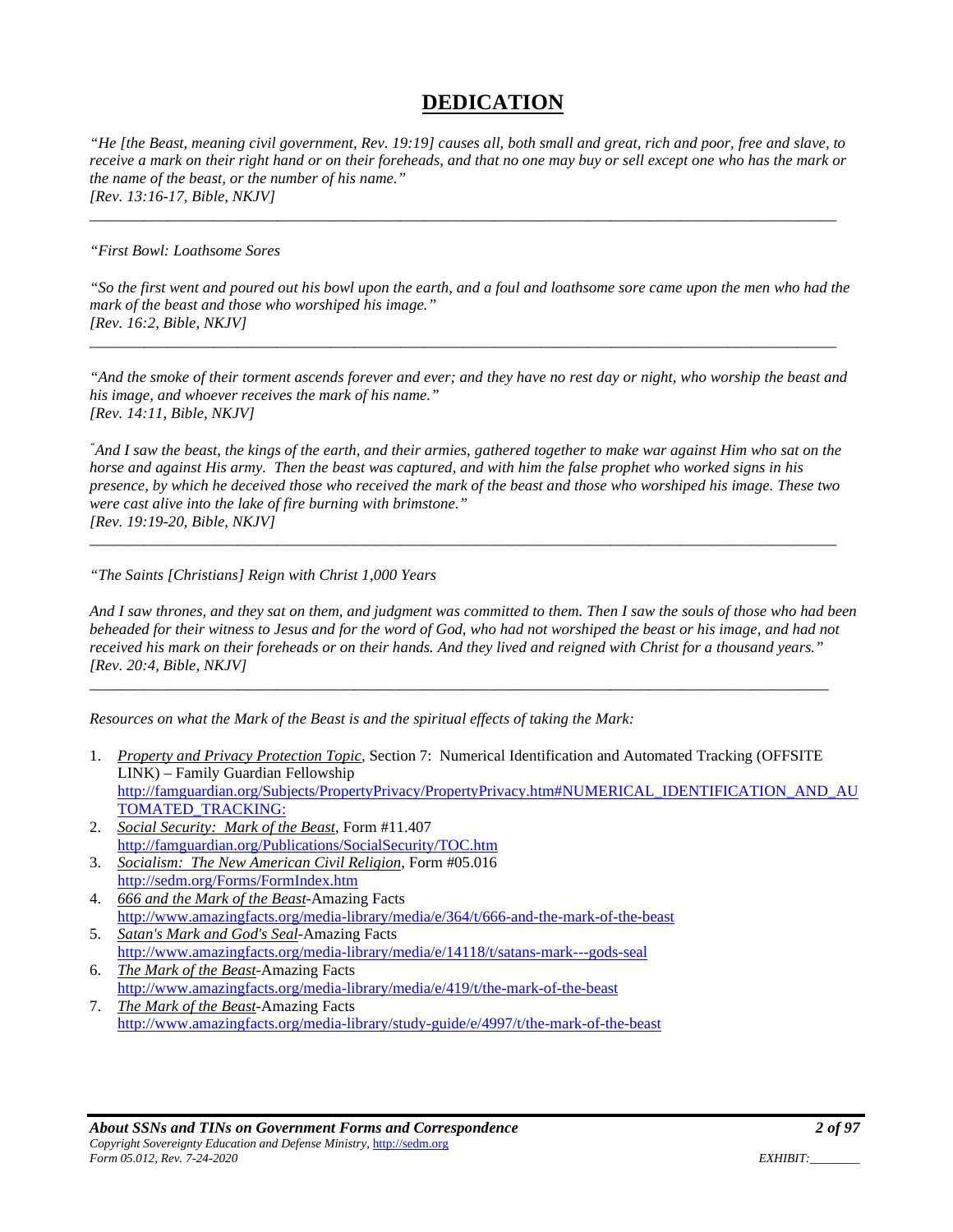# **TABLE OF CONTENTS**

| 1         |                                                                                                                     |  |
|-----------|---------------------------------------------------------------------------------------------------------------------|--|
| 2         | Social Security Numbers (SSNs) and Taxpayer Identification Numbers (TINs) are what the                              |  |
|           |                                                                                                                     |  |
| 3         |                                                                                                                     |  |
| 4         |                                                                                                                     |  |
| 5         |                                                                                                                     |  |
| 6         |                                                                                                                     |  |
| 7         |                                                                                                                     |  |
| 8         |                                                                                                                     |  |
| 9         |                                                                                                                     |  |
|           | Submitting legal evidence as a non-resident indicating that "you" were never issued or applied for a "Social<br>9.1 |  |
|           |                                                                                                                     |  |
|           | 9.2<br>9.3                                                                                                          |  |
|           | 9.4                                                                                                                 |  |
|           | 9.5                                                                                                                 |  |
|           | Dealing with Requests by Withholding Agents for an SSN/TIN to "U.S. Persons" on a W-951<br>9.6                      |  |
| 10        | Authorities on why nonresidents don't need SSNs/TINs to open bank accounts or for private                           |  |
|           |                                                                                                                     |  |
| 11        |                                                                                                                     |  |
|           | 11.2                                                                                                                |  |
|           | 11.3                                                                                                                |  |
|           | 11.4                                                                                                                |  |
|           | 11.5                                                                                                                |  |
| 12        |                                                                                                                     |  |
|           | 12.1                                                                                                                |  |
|           | 12.2                                                                                                                |  |
| 13        |                                                                                                                     |  |
| 14        |                                                                                                                     |  |
| 15        | 15.1                                                                                                                |  |
|           | 15.2                                                                                                                |  |
|           | 15.3                                                                                                                |  |
|           | 15.4                                                                                                                |  |
| <b>16</b> | Banking and Financial Industry Policy and Guidance on Use of SSN's and TINs74                                       |  |
| 17        |                                                                                                                     |  |
|           | 17.1 California DMV: We have a right to ask for Social Security Numbers as part of driver license applications  78  |  |
| 18        |                                                                                                                     |  |
| 19        |                                                                                                                     |  |
| <b>20</b> | Questions that Readers, Grand Jurors, and Petit Jurors Should be Asking the                                         |  |
|           |                                                                                                                     |  |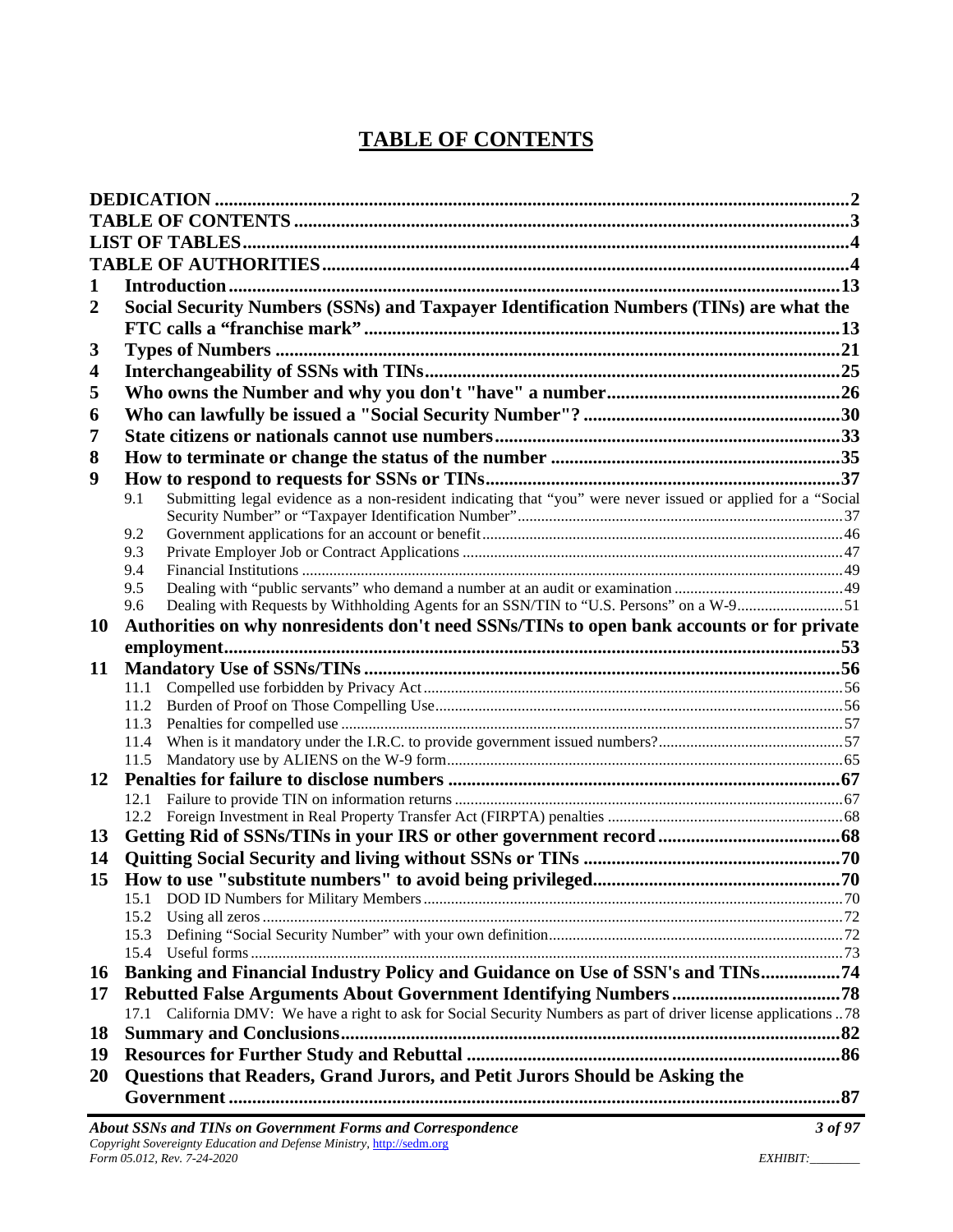# **LIST OF TABLES**

| Table 1: Types of identifying numbers |  |
|---------------------------------------|--|
| Table 2: I.R.C. Statutory "Benefits"  |  |

## **TABLE OF AUTHORITIES**

#### **Constitutional Provisions**

#### **Statutes**

| 36.83 |
|-------|
|       |
|       |
|       |
|       |

EXHIBIT:\_\_\_\_\_\_\_\_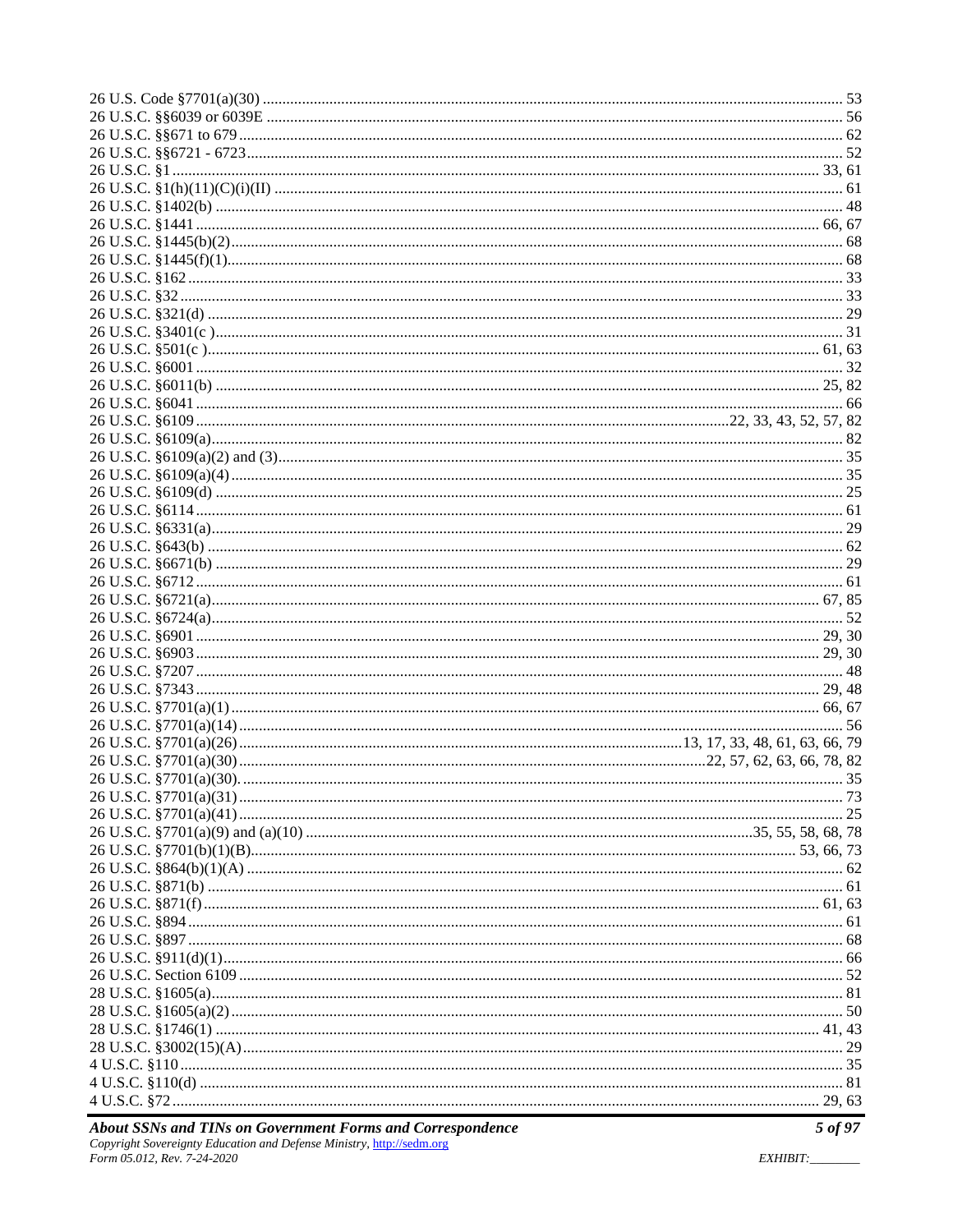| About SSMa and TIMa on Communicat Eorus and Correspondence | $\sqrt{107}$ |
|------------------------------------------------------------|--------------|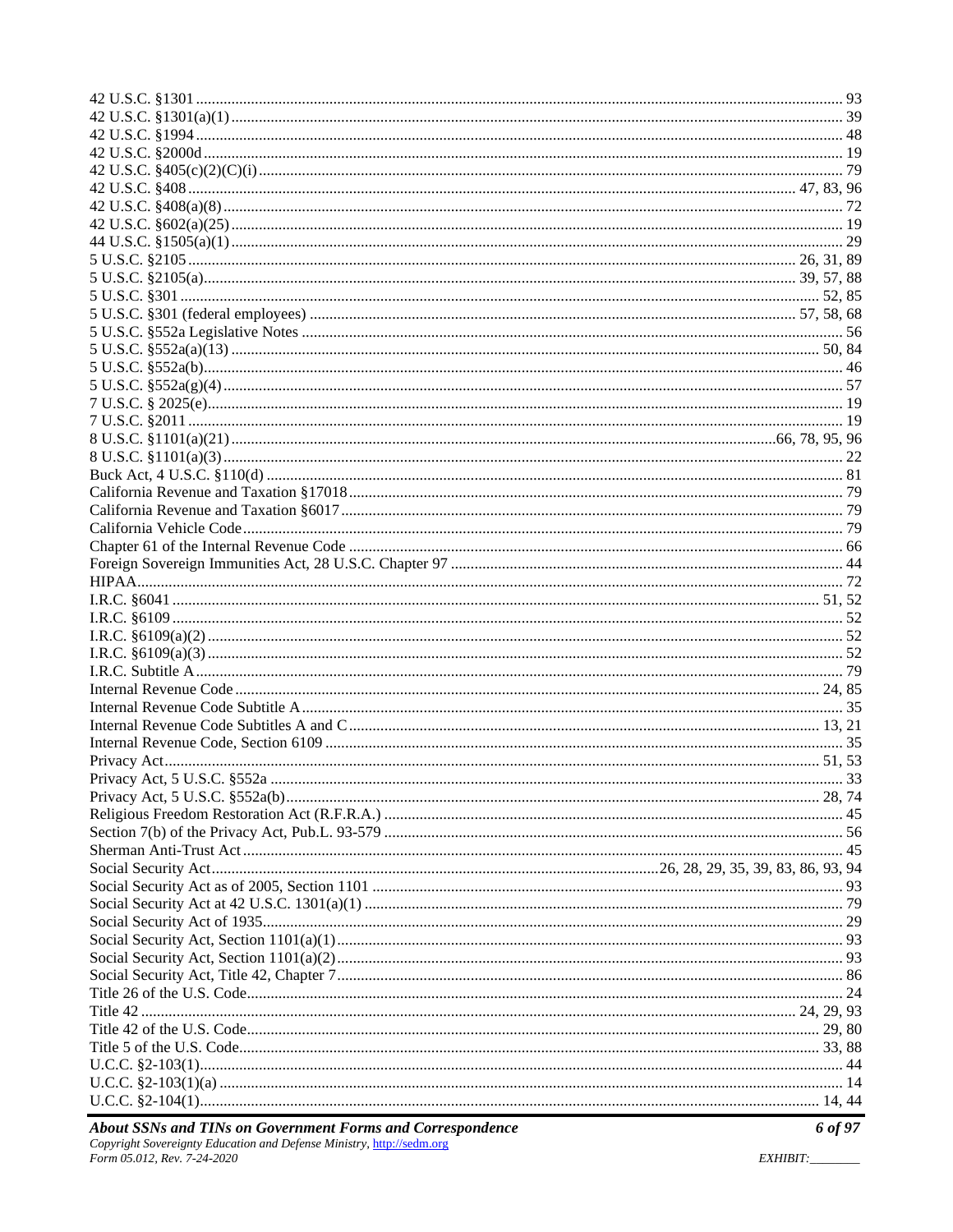| Uniform Commercial Code (U.C.C. |  |
|---------------------------------|--|
|---------------------------------|--|

#### **Regulations**

## **Rules**

#### **Cases**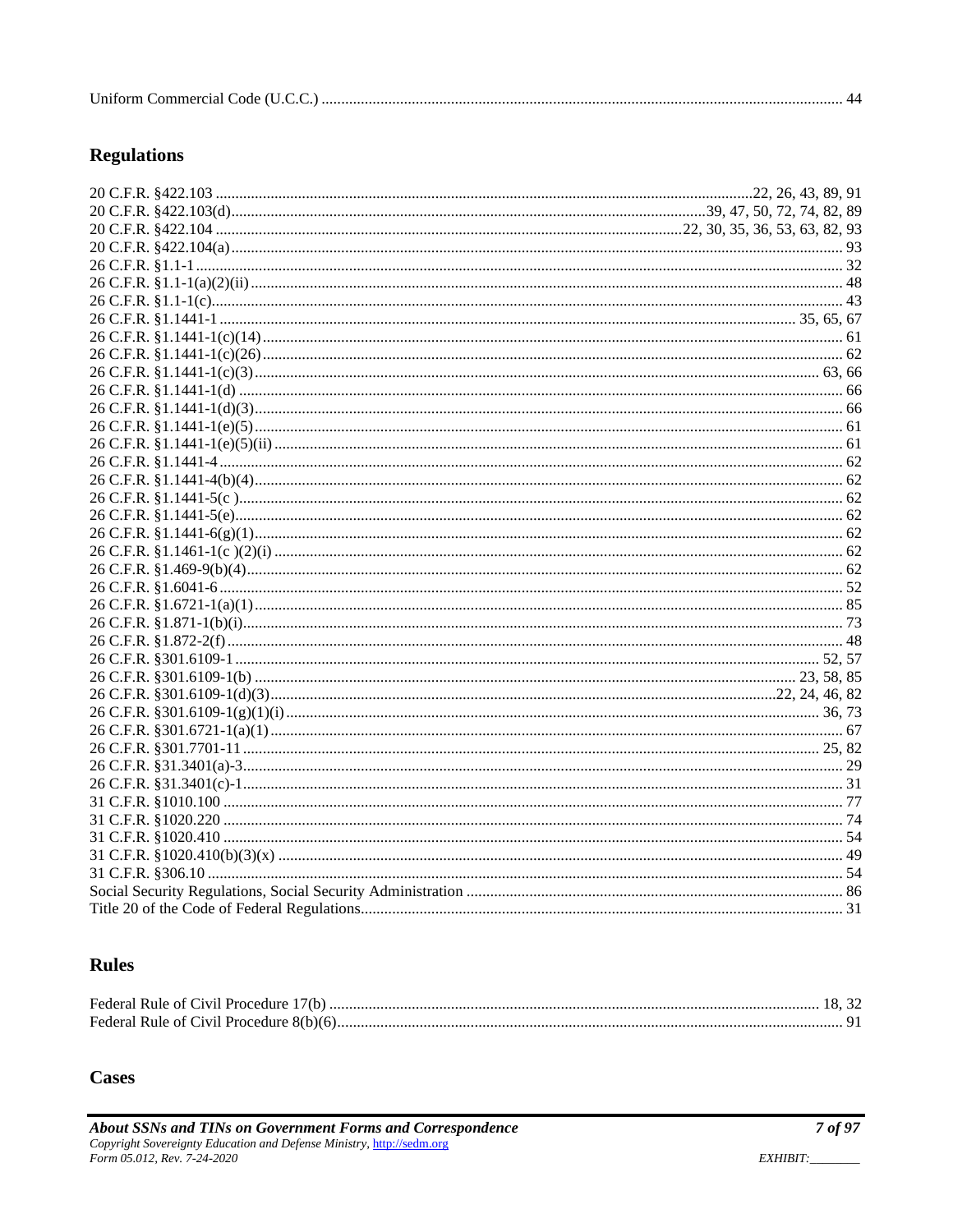| About SSNs and TINs on Government Forms and Correspondence | 8 of 97 |
|------------------------------------------------------------|---------|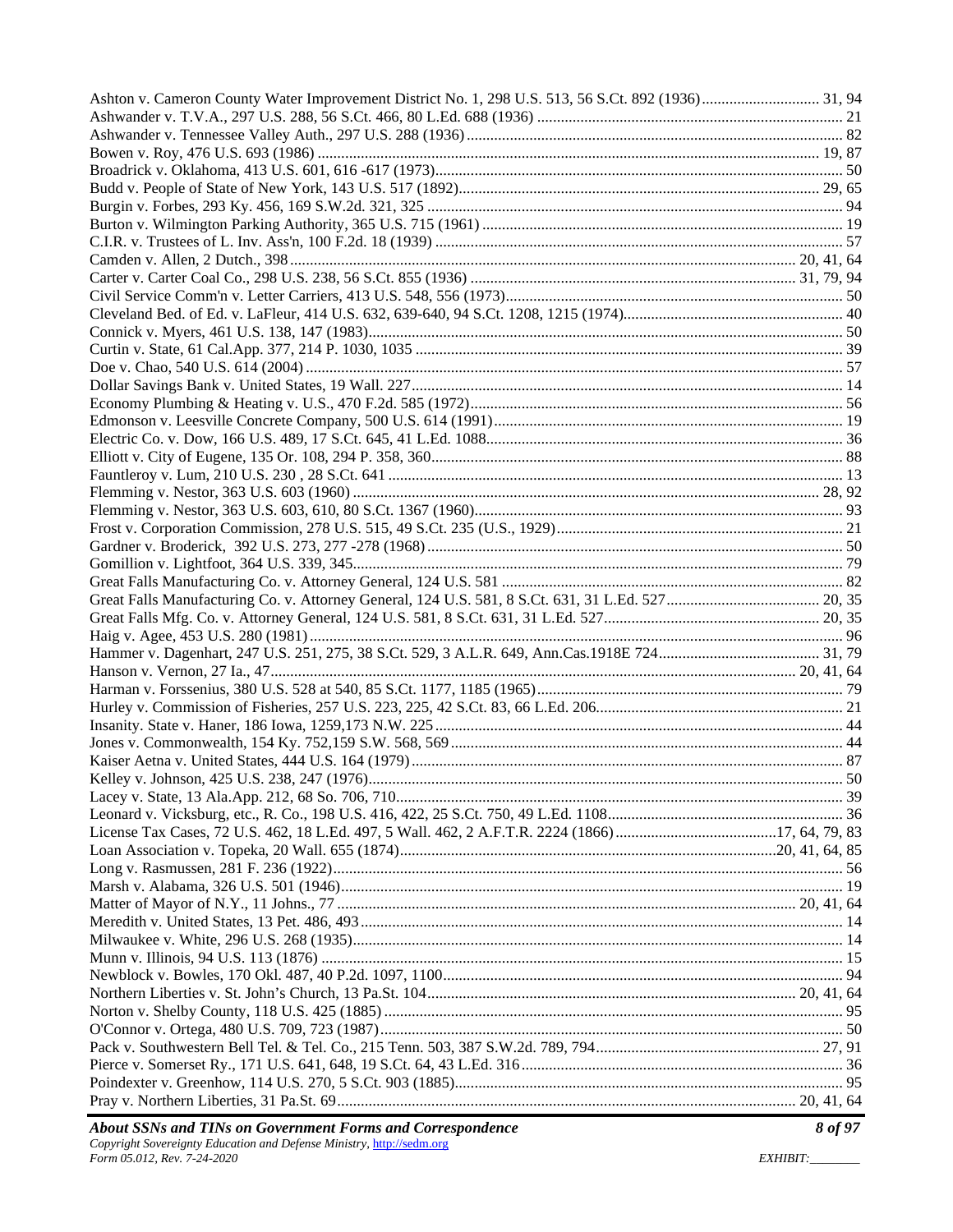| San Francisco Arts & Athletics, Inc. v. United States Olympic Committee, 483 U.S. 522, 544 -545 (1987) 19         |  |
|-------------------------------------------------------------------------------------------------------------------|--|
|                                                                                                                   |  |
|                                                                                                                   |  |
|                                                                                                                   |  |
|                                                                                                                   |  |
|                                                                                                                   |  |
|                                                                                                                   |  |
| St. Louis Malleable Casting Co. v. Prendergast Construction Co., 260 U.S. 469, 43 S.Ct. 178, 67 L.Ed. 351  20, 35 |  |
|                                                                                                                   |  |
|                                                                                                                   |  |
|                                                                                                                   |  |
|                                                                                                                   |  |
|                                                                                                                   |  |
|                                                                                                                   |  |
|                                                                                                                   |  |
|                                                                                                                   |  |
|                                                                                                                   |  |
|                                                                                                                   |  |
|                                                                                                                   |  |
|                                                                                                                   |  |
|                                                                                                                   |  |
|                                                                                                                   |  |
|                                                                                                                   |  |
|                                                                                                                   |  |
|                                                                                                                   |  |

#### **Other Authorities**

| Attachment to Government form which asks for Social Security Number, Family Guardian Fellowship 69                   |  |
|----------------------------------------------------------------------------------------------------------------------|--|
|                                                                                                                      |  |
|                                                                                                                      |  |
|                                                                                                                      |  |
|                                                                                                                      |  |
|                                                                                                                      |  |
|                                                                                                                      |  |
|                                                                                                                      |  |
|                                                                                                                      |  |
|                                                                                                                      |  |
|                                                                                                                      |  |
| Change Your Filing Status to "nonresident alien" and "Denumber" yourself, Sovereignty Forms and Instructions Online, |  |
|                                                                                                                      |  |
|                                                                                                                      |  |
|                                                                                                                      |  |
|                                                                                                                      |  |
|                                                                                                                      |  |
|                                                                                                                      |  |
|                                                                                                                      |  |
|                                                                                                                      |  |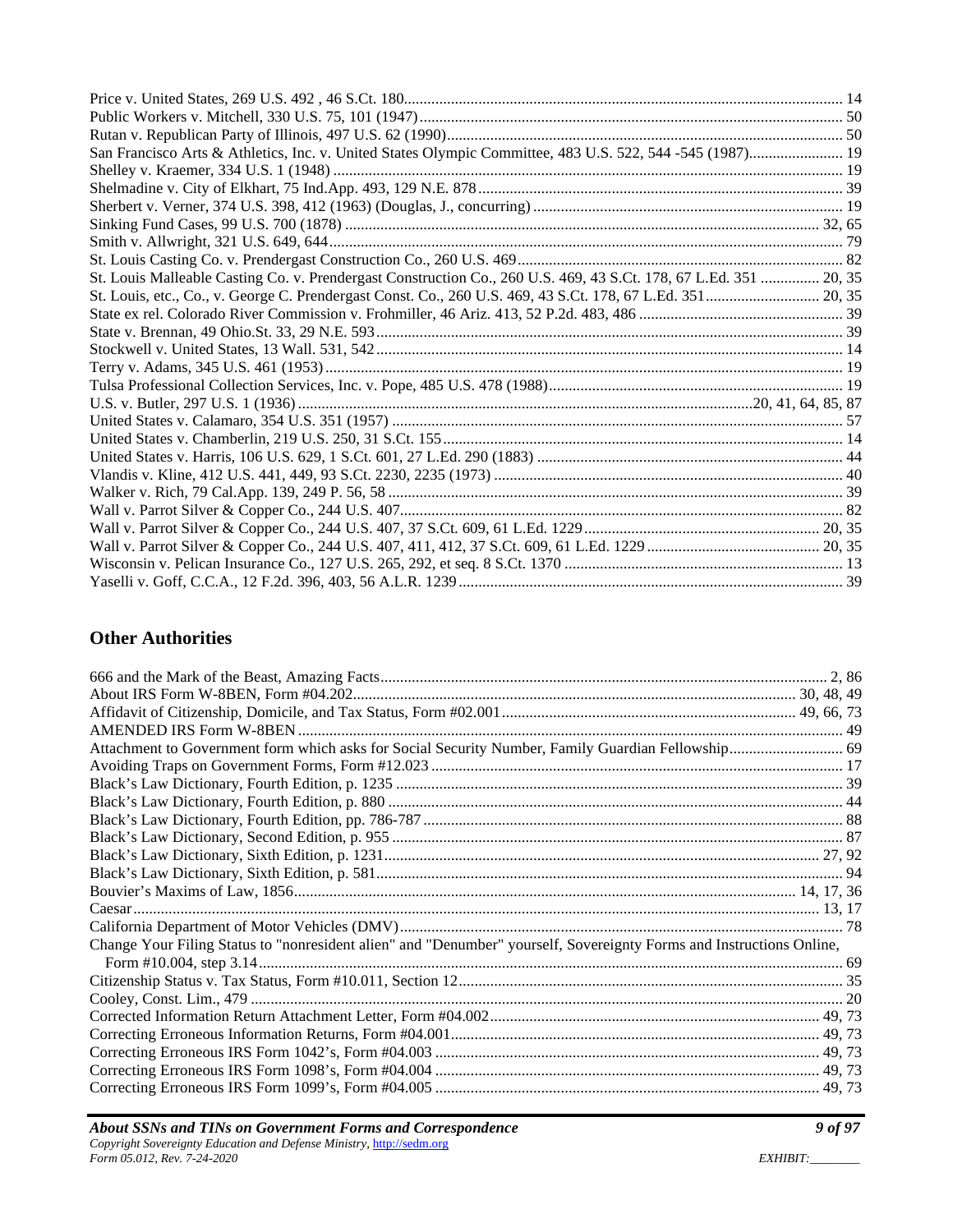| Don't Give Your Children Social Security Numbers, Sovereignty Forms and Instructions Online, Form #10.004,                                                                                                                                                                                                                                          |  |
|-----------------------------------------------------------------------------------------------------------------------------------------------------------------------------------------------------------------------------------------------------------------------------------------------------------------------------------------------------|--|
|                                                                                                                                                                                                                                                                                                                                                     |  |
|                                                                                                                                                                                                                                                                                                                                                     |  |
|                                                                                                                                                                                                                                                                                                                                                     |  |
|                                                                                                                                                                                                                                                                                                                                                     |  |
| Federal Courts and the IRS' Own IRM Say the IRS is NOT RESPONSIBLE for its Actions or Its Words, or for Following                                                                                                                                                                                                                                   |  |
|                                                                                                                                                                                                                                                                                                                                                     |  |
|                                                                                                                                                                                                                                                                                                                                                     |  |
|                                                                                                                                                                                                                                                                                                                                                     |  |
|                                                                                                                                                                                                                                                                                                                                                     |  |
|                                                                                                                                                                                                                                                                                                                                                     |  |
|                                                                                                                                                                                                                                                                                                                                                     |  |
|                                                                                                                                                                                                                                                                                                                                                     |  |
|                                                                                                                                                                                                                                                                                                                                                     |  |
|                                                                                                                                                                                                                                                                                                                                                     |  |
|                                                                                                                                                                                                                                                                                                                                                     |  |
|                                                                                                                                                                                                                                                                                                                                                     |  |
|                                                                                                                                                                                                                                                                                                                                                     |  |
|                                                                                                                                                                                                                                                                                                                                                     |  |
|                                                                                                                                                                                                                                                                                                                                                     |  |
|                                                                                                                                                                                                                                                                                                                                                     |  |
|                                                                                                                                                                                                                                                                                                                                                     |  |
|                                                                                                                                                                                                                                                                                                                                                     |  |
|                                                                                                                                                                                                                                                                                                                                                     |  |
|                                                                                                                                                                                                                                                                                                                                                     |  |
|                                                                                                                                                                                                                                                                                                                                                     |  |
|                                                                                                                                                                                                                                                                                                                                                     |  |
|                                                                                                                                                                                                                                                                                                                                                     |  |
|                                                                                                                                                                                                                                                                                                                                                     |  |
|                                                                                                                                                                                                                                                                                                                                                     |  |
|                                                                                                                                                                                                                                                                                                                                                     |  |
|                                                                                                                                                                                                                                                                                                                                                     |  |
|                                                                                                                                                                                                                                                                                                                                                     |  |
|                                                                                                                                                                                                                                                                                                                                                     |  |
|                                                                                                                                                                                                                                                                                                                                                     |  |
|                                                                                                                                                                                                                                                                                                                                                     |  |
|                                                                                                                                                                                                                                                                                                                                                     |  |
|                                                                                                                                                                                                                                                                                                                                                     |  |
|                                                                                                                                                                                                                                                                                                                                                     |  |
|                                                                                                                                                                                                                                                                                                                                                     |  |
|                                                                                                                                                                                                                                                                                                                                                     |  |
|                                                                                                                                                                                                                                                                                                                                                     |  |
|                                                                                                                                                                                                                                                                                                                                                     |  |
|                                                                                                                                                                                                                                                                                                                                                     |  |
|                                                                                                                                                                                                                                                                                                                                                     |  |
|                                                                                                                                                                                                                                                                                                                                                     |  |
|                                                                                                                                                                                                                                                                                                                                                     |  |
|                                                                                                                                                                                                                                                                                                                                                     |  |
|                                                                                                                                                                                                                                                                                                                                                     |  |
|                                                                                                                                                                                                                                                                                                                                                     |  |
| $\overline{a}$ , $\overline{a}$ , $\overline{a}$ , $\overline{a}$ , $\overline{a}$ , $\overline{a}$ , $\overline{a}$ , $\overline{a}$ , $\overline{a}$ , $\overline{a}$ , $\overline{a}$ , $\overline{a}$ , $\overline{a}$ , $\overline{a}$ , $\overline{a}$ , $\overline{a}$ , $\overline{a}$ , $\overline{a}$ , $\overline{a}$ , $\overline{a}$ , |  |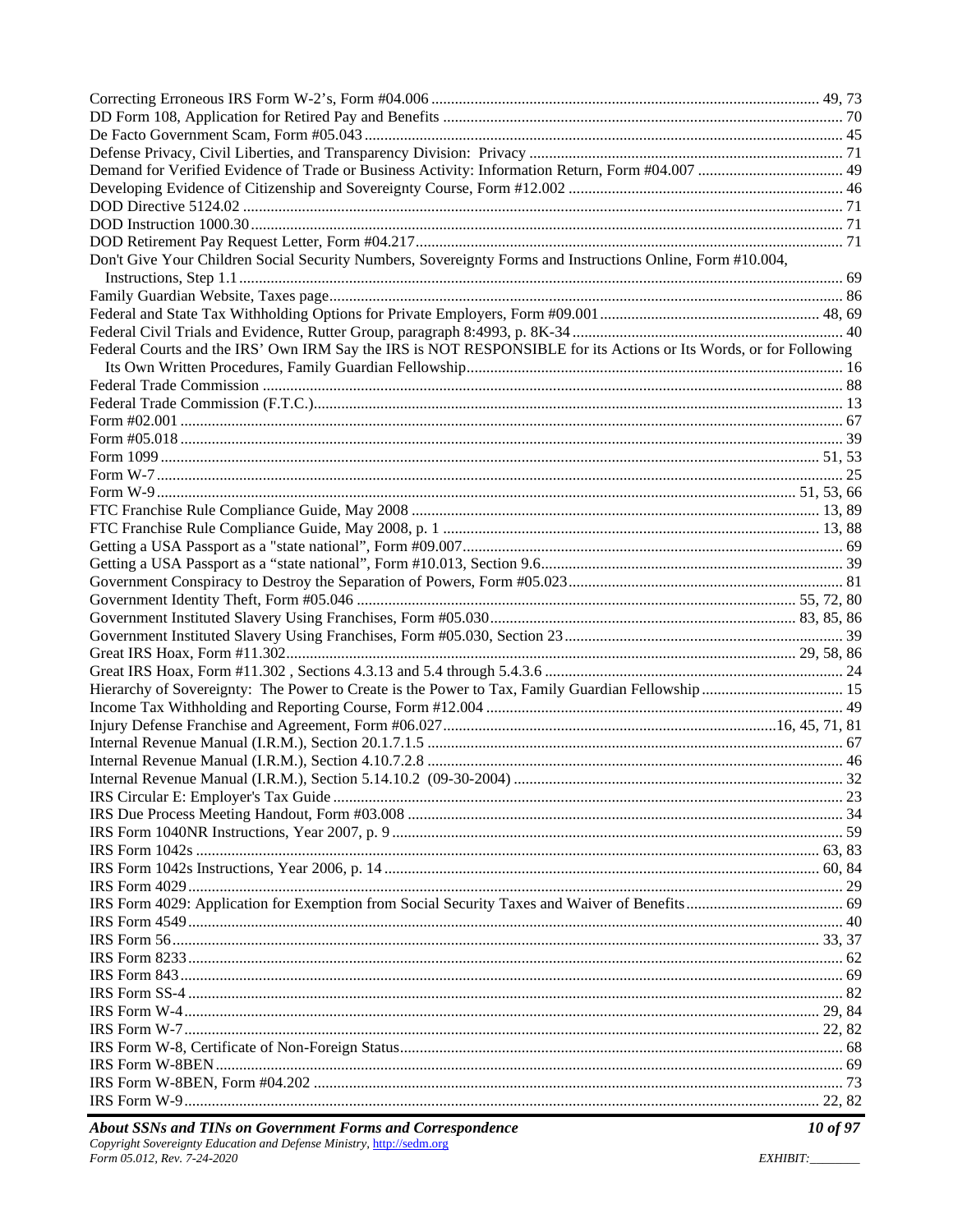| Language You Can Use in Identity Document Application to Prove You Don't Have an SSN and Aren't Eligible, and          |        |  |
|------------------------------------------------------------------------------------------------------------------------|--------|--|
|                                                                                                                        |        |  |
|                                                                                                                        |        |  |
|                                                                                                                        |        |  |
|                                                                                                                        |        |  |
|                                                                                                                        |        |  |
|                                                                                                                        |        |  |
| Mish, F. C. (2003). Preface. Merriam-Websters collegiate dictionary. (Eleventh ed.). Springfield, MA: Merriam-Webster, |        |  |
|                                                                                                                        |        |  |
|                                                                                                                        |        |  |
|                                                                                                                        |        |  |
|                                                                                                                        |        |  |
|                                                                                                                        |        |  |
|                                                                                                                        |        |  |
|                                                                                                                        |        |  |
|                                                                                                                        |        |  |
| Property and Privacy Protection Topic, Section 7: Numerical Identification and Automated Tracking, Family Guardian     |        |  |
| Quit Social Security and Rescind your Social Security Number, Sovereignty Forms and Instructions Online, Form #10.004, |        |  |
|                                                                                                                        |        |  |
| Reasonable Cause Regulations and Requirements for Missing and Incorrect Name/TINs, IRS Publication 1586 47             |        |  |
|                                                                                                                        |        |  |
|                                                                                                                        |        |  |
|                                                                                                                        |        |  |
|                                                                                                                        |        |  |
|                                                                                                                        |        |  |
|                                                                                                                        |        |  |
|                                                                                                                        |        |  |
|                                                                                                                        |        |  |
|                                                                                                                        |        |  |
|                                                                                                                        |        |  |
|                                                                                                                        |        |  |
|                                                                                                                        |        |  |
|                                                                                                                        |        |  |
|                                                                                                                        |        |  |
| Social Security Number (SSN), Sovereignty Forms and Instructions Online, Form #10.004, Cites by Topic  69              |        |  |
|                                                                                                                        |        |  |
|                                                                                                                        |        |  |
|                                                                                                                        |        |  |
|                                                                                                                        |        |  |
|                                                                                                                        |        |  |
|                                                                                                                        |        |  |
|                                                                                                                        |        |  |
|                                                                                                                        |        |  |
|                                                                                                                        |        |  |
| About SSNs and TINs on Concurrent Forms and Correspondence                                                             | 11.407 |  |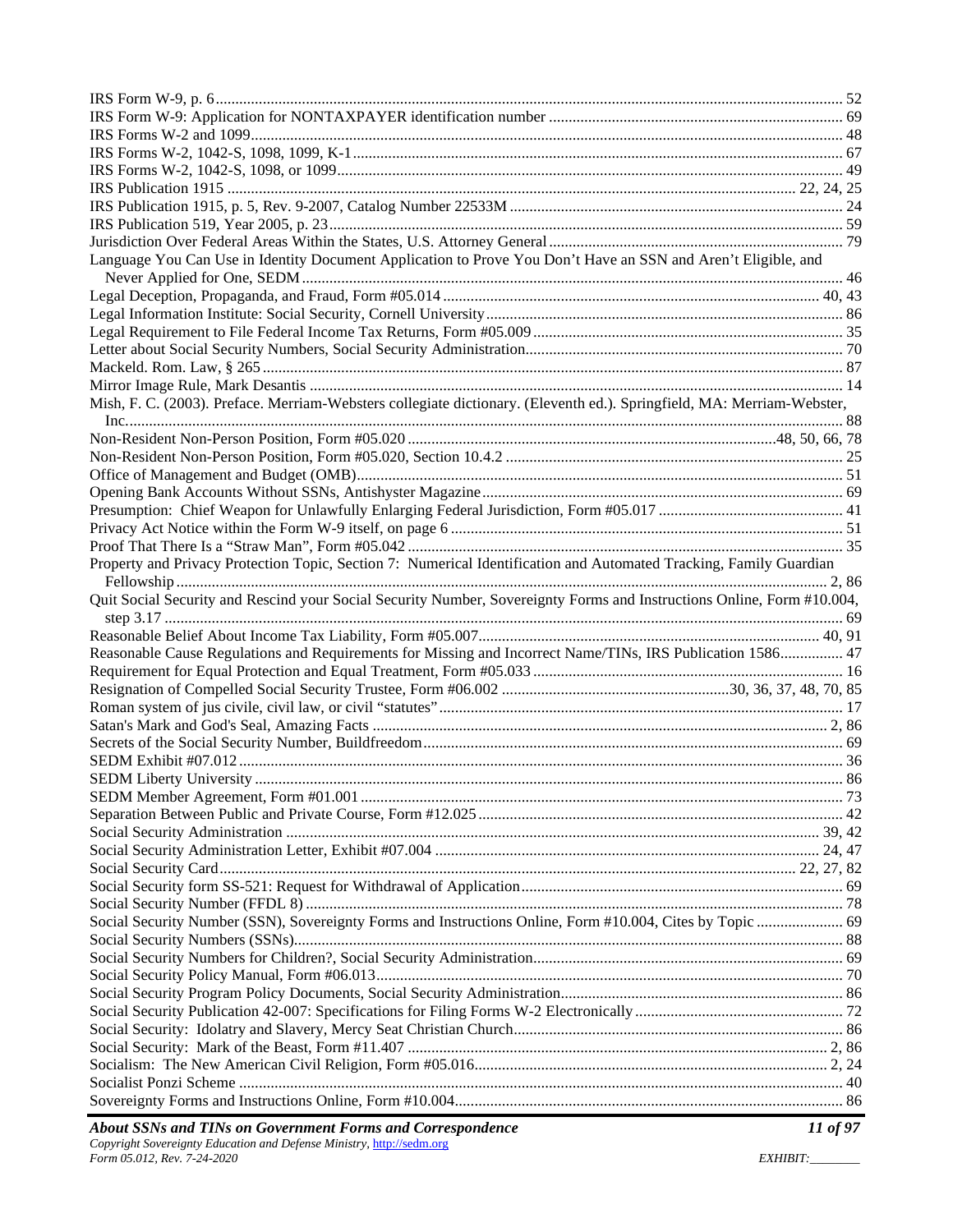| Why It is Illegal for Me to Request or Use a Taxpayer Identification Number, Form #04.205 16, 46, 47, 71, 72, 81, 86 |
|----------------------------------------------------------------------------------------------------------------------|
|                                                                                                                      |
|                                                                                                                      |
| Why the Government Can't Lawfully Assess Human Beings with an Income Tax Liability Without Their Consent, Form       |
| Why You are a "national", "state national", and Constitutional but not Statutory Citizen, Form #05.006  43, 66, 78   |
|                                                                                                                      |
|                                                                                                                      |
| Why Your Government is Either a Thief or You are a "Public Officer" for Income Tax Purposes, Form #05.00833, 35, 85  |
|                                                                                                                      |
|                                                                                                                      |
|                                                                                                                      |
|                                                                                                                      |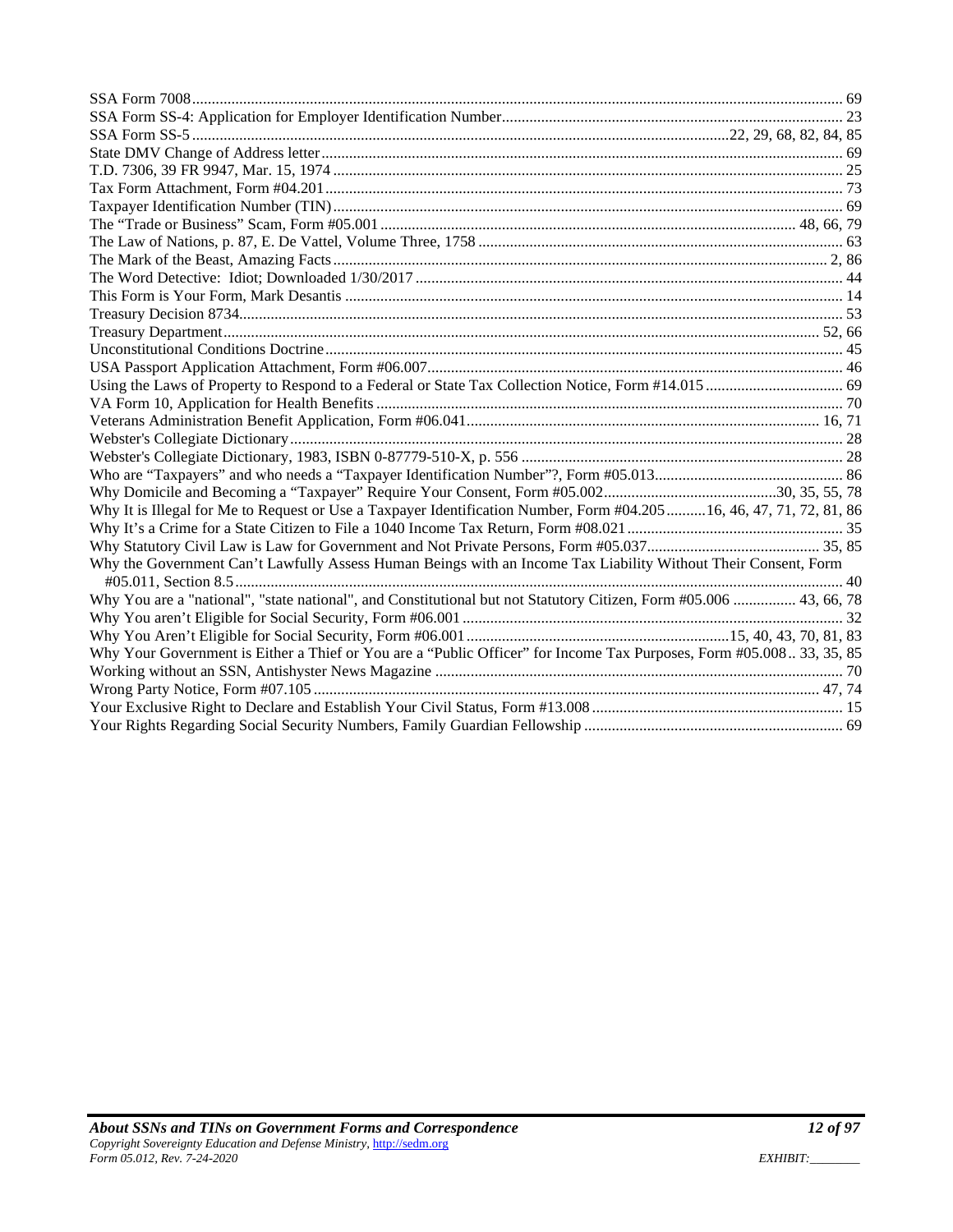#### **1 Introduction**

<sup>2</sup> It is VERY important that we fully understand why and how the government uses numbers to identify us both on forms and <sup>3</sup> in their computer systems, why it does this, and all the affects upon our rights. In fact, if you want to discontinue voluntary participation in the federal and state income tax systems, the absolute most important thing you can do is to eliminate all identifying numbers in connection with you. Understanding this can literally mean the difference between being a free person 6 and a government slave.

#### **2 Social Security Numbers (SSNs) and Taxpayer Identification Numbers (TINs) are what the FTC calls a "franchise mark"**

The Federal Trade Commission (F.T.C.) has defined a commercial franchise as follows:

| 10 | "a commercial business arrangement [e.g. a STATUTORY "trade or business" under 26 U.S.C. §7701(a)(26)]               |
|----|----------------------------------------------------------------------------------------------------------------------|
| 11 | is a "franchise" if it satisfies three definitional elements. Specifically, the franchisor must:                     |
| 12 | (1) promise to provide a trademark or other commercial symbol [e.g. the STATUTORY Social Security Number             |
| 13 | or Taxpayer Identification Number];                                                                                  |
| 14 | (2) promise to exercise significant control or provide significant assistance in the operation of the business [e.g. |
| 15 | enforcement of the franchise "code" such as the Internal Revenue Code Subtitles A and C] and                         |
| 16 | (3) require a minimum payment of at least \$500 during the first six months of operations [e.g. tax refunds]         |
| 17 | annually, deductions most Americans DO NOT need because of EXCLUSIONS in 26 U.S.C. §872 because not                  |
| 18 | from GEOGRAPHICAL "U.S.", stimulus checks, etc]"."                                                                   |
| 19 | [FTC Franchise Rule Compliance Guide, May 2008, p. 1;                                                                |
| 20 | SOURCE: http://business.ftc.gov/documents/bus70-franchise-rule-compliance-guide]                                     |
|    |                                                                                                                      |

In the context of the above document, the "Social Security Number" or "Taxpayer Identification Number" function essentially as what the FTC calls a "franchise mark". It behaves as what we call a "de facto license" to represent Caesar as a public 23 officer:

*"A franchise entails the right to operate a business that is "identified or associated with the franchisor's trademark, or to offer, sell, or distribute goods, services, or commodities that are identified or associated with the franchisor's trademark." The term "trademark" is intended to be read broadly to cover not only trademarks, but any service mark, trade name, or other advertising or commercial symbol. This is generally referred to as the "trademark" or "mark" element.* 

*The franchisor [the government] need not own the mark itself, but at the very least must have the right to license the use of the mark to others. Indeed, the right to use the franchisor's mark in the operation of the business - either by selling goods or performing services identified with the mark or by using the mark, in whole or in part, in the business' name - is an integral part of franchising. In fact, a supplier can avoid Rule coverage of a particular distribution arrangement by expressly prohibiting the distributor from using its mark." [FTC Franchise Rule Compliance Guide, May 2008; SOURCE: http://business.ftc.gov/documents/bus70-franchise-rule-compliance-guide]* 

The nature of Social Security Numbers as a franchise mark is implemented as follows from a legal perspective:

37 1. Like all contracts or agreements, franchises, or what are sometimes called "privileges" or "quasi-contracts" by the

*"Even if the judgment is deemed to be colored by the nature of the obligation whose validity it establishes, and we are free to re-examine it, and, if we find it to be based on an obligation penal in character, to refuse to enforce it outside the state where rendered, see Wisconsin v. Pelican Insurance Co., 127 U.S. 265 , 292, et seq. 8 S.Ct.* 

*1370, compare Fauntleroy v. Lum, 210 U.S. 230 , 28 S.Ct. 641, still the obligation to pay* 

*taxes is not penal. It is a statutory liability, quasi contractual in* 

<sup>&</sup>lt;sup>1</sup> Below is an example from the U.S. Supreme Court in the case of the "trade or business" excise taxable income tax franchise: